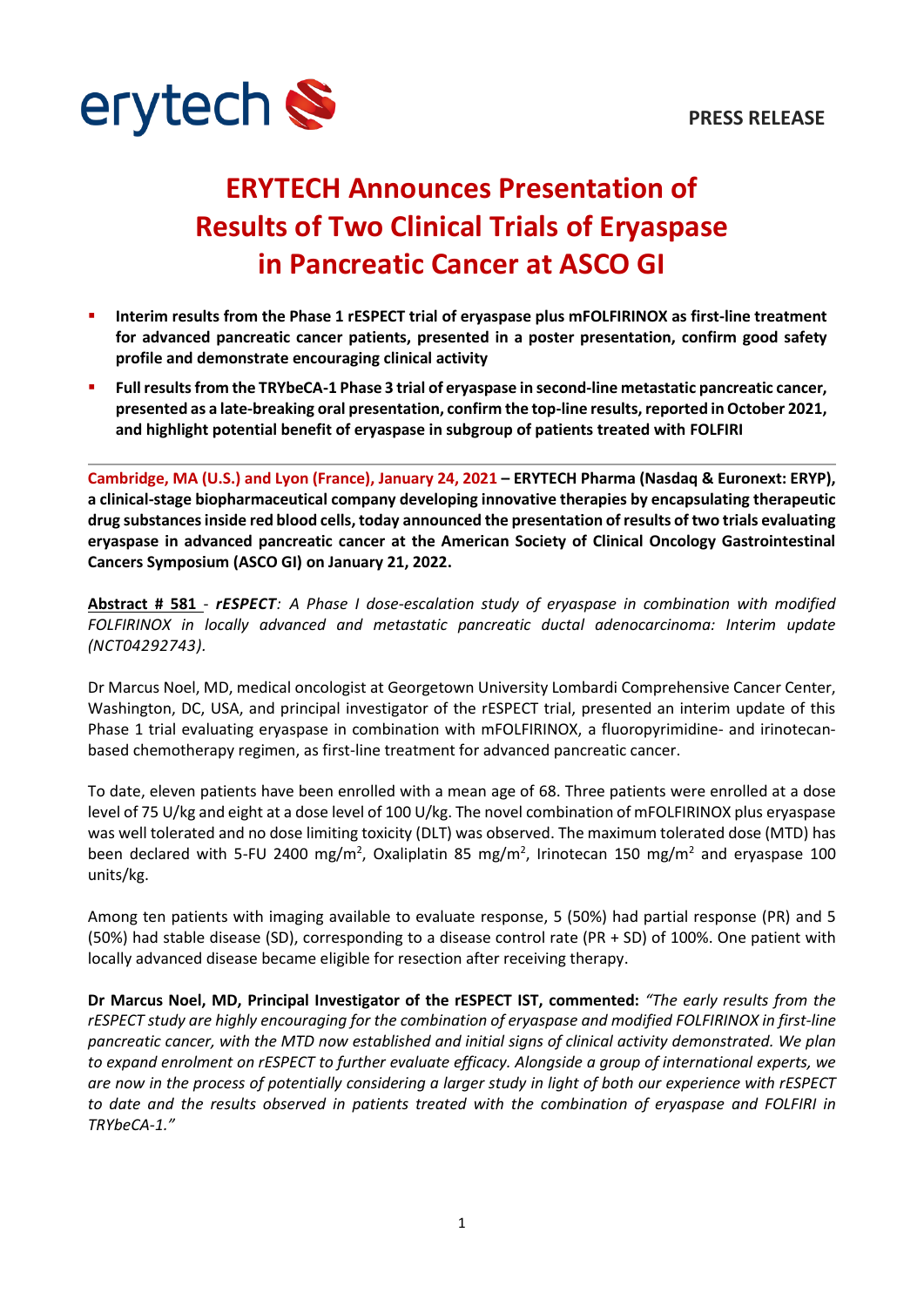**Abstract # 518** - *TRYbeCA-1: A randomized, Phase 3 study of eryaspase in combination with chemotherapy versus chemotherapy alone as second-line treatment in patients with advanced pancreatic adenocarcinoma (NCT03665441).*

Prof. Pascal Hammel, MD, PhD, medical oncologist at University Paris-Saclay, Hôpital Paul Brousse (APHP), France, and co-principal investigator of the TRYbeCA-1 trial, presented the final results of this Phase 3 trial. The top-line results had been reported in October 2021.

As reported before, the trial did not meet primary efficacy endpoint of overall survival (OS). The median OS for patients treated with eryaspase plus chemotherapy was 7.5 months (95% CI, 6.5-8.3), compared to 6.7 months (95% CI, 5.4-7.5) for chemotherapy alone.

The prespecified subgroup of patients treated with eryaspase and FOLFIRI, a fluoropyrimidine- and irinotecan-based chemotherapy regimen, demonstrated a nominal increase in median OS of 2.3 months versus FOLFIRI alone, from 5.7 to 8 months (HR = 0.81; 95% CI, 0.6-1.1). The FOLFIRI treated patients represented approximately 42% of the patients in this trial.

The treatment was well tolerated, and the addition of eryaspase did not enhance the cytotoxicity of chemotherapy.

Following Prof. Hammel's presentation, the discussant, Dr Nilofer Saba Azad, MD, Department of Oncology, Johns Hopkins Sidney Kimmel Cancer Center, concluded that TRYbeCA-1 was well designed with appropriate power and stratification factors. Furthermore, the study findings open the possibility for additional study of eryaspase in combination with FOLFIRI in neo-adjuvant, adjuvant and first-line settings.

*"While it was initially disappointing to be unable to demonstrate an improvement in survival across the entire population in one of the largest prospective second-line pancreatic cancer studies conducted to date, TRYbeCA-1 has improved our understanding of pancreatic cancer in this setting, and importantly, has also identified a potential utility of the combination of eryaspase with fluoropyrimide- and irinotecan-containing regimens in this difficult to treat cancer. I look forward to furthering discussions with the pancreatic cancer community on future potential clinical trials with eryaspase,*" **said Prof. Pascal Hammel, MD, PhD, Coprincipal Investigator of the TRYbeCA-1 trial.** 

**Dr Iman El-Hariry, MD, PhD, Chief Medical Officer at ERYTECH, added:** *"I would like to thank all investigators and patients who are participating and have participated in the rESPECT and the TRYbeCA-1 studies. Pancreatic cancer remains very difficult to treat with few treatment options, but we have been encouraged by the clinical activity observed with eryaspase in both trials. We continue to evaluate the path forward for potential further clinical development focused on evaluating eryaspase in combination with fluoropyrimidineand irinotecan-based chemotherapy. Meanwhile, the company is currently preparing a BLA to seek approval*  for eryaspase for the treatment of ALL patients who developed hypersensitivity to E. coli-derived *asparaginase, based on the results of a Phase 2 clinical trial sponsored by the NOPHO group<sup>1</sup> . The Company intends to submit the BLA in the first quarter of 2022, subject to completion of remaining data requested by the FDA."*

*<sup>1</sup> DOI: <https://doi.org/10.1182/blood-2020-139373>*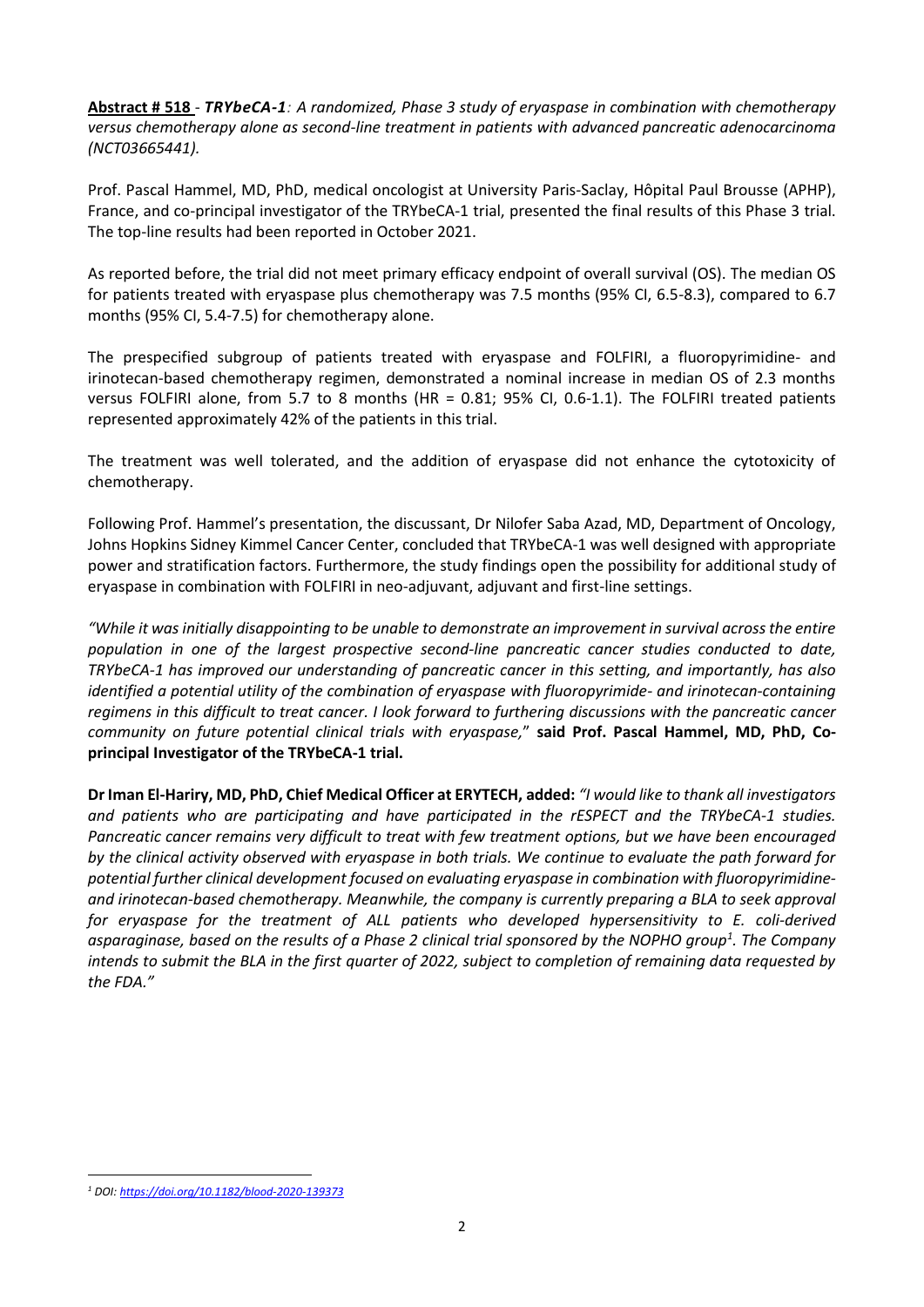## **About ERYTECH and eryaspase (GRASPA®)**

ERYTECH is a clinical-stage biopharmaceutical company developing innovative red blood cell-based therapeutics for severe forms of cancer and orphan diseases. Leveraging its proprietary ERYCAPS® platform, which uses a novel technology to encapsulate drug substances inside red blood cells, ERYTECH is developing a pipeline of product candidates for patients with high unmet medical needs. ERYTECH's primary focus is on the development of product candidates that target the altered metabolism of cancer cells by depriving them of amino acids necessary for their growth and survival.

The Company's lead product candidate, eryaspase (GRASPA®), which consists of L-asparaginase encapsulated inside donor-derived red blood cells, targets the cancer cells' altered asparagine and glutamine metabolism. The proof of concept of eryaspase as a cancer metabolism agent was established in different trials in acute lymphoblastic leukemia (ALL) and pancreatic cancer. An investigator sponsored Phase 2 trial (IST) evaluating the use of GRASPA® in ALL patients who developed hypersensitivity reactions to pegylated asparaginase recently reported positive results, based on which the Company intends to request approval in the United States and potentially other territories. The Company is also pursuing a Phase 1 investigator-sponsored clinical trial in first-line pancreatic cancer.

Eryaspase received Fast Track designation from the U.S. Food and Drug Administration (FDA) for the treatment of advanced pancreatic cancer and treatment of acute lymphoblastic leukemia (ALL) patients who have developed hypersensitivity reactions to *E. coli*-derived pegylated asparaginase. The FDA and the European Medicines Agency have granted eryaspase orphan drug status for the treatment of pancreatic cancer and ALL.

ERYTECH produces its product candidates for treatment of patients in Europe at its GMP-approved manufacturing site in Lyon, France, and for patients in the United States at its GMP manufacturing site in Princeton, New Jersey, USA. Eryaspase is not an approved medicine.

*ERYTECH is listed on the Nasdaq Global Select Market in the United States (ticker: ERYP) and on the Euronext regulated market in Paris (ISIN code: FR0011471135, ticker: ERYP). ERYTECH is part of the CAC Healthcare, CAC Pharma & Bio, CAC Mid & Small, CAC All Tradable, EnterNext PEA-PME 150 and Next Biotech indexes.*

*For more information, please visi[t www.erytech.com](http://www.erytech.com/)*

## **CONTACTS**

**ERYTECH Eric Soyer** CFO & COO

+33 4 78 74 44 38 [investors@erytech.com](mailto:investors@erytech.com)



**NewCap Mathilde Bohin / Louis-Victor Delouvrier** Investor relations **Nicolas Merigeau** Media relations

+33 1 44 71 94 94 [erytech@newcap.eu](mailto:erytech@newcap.eu)



European Rising Tech LABEL